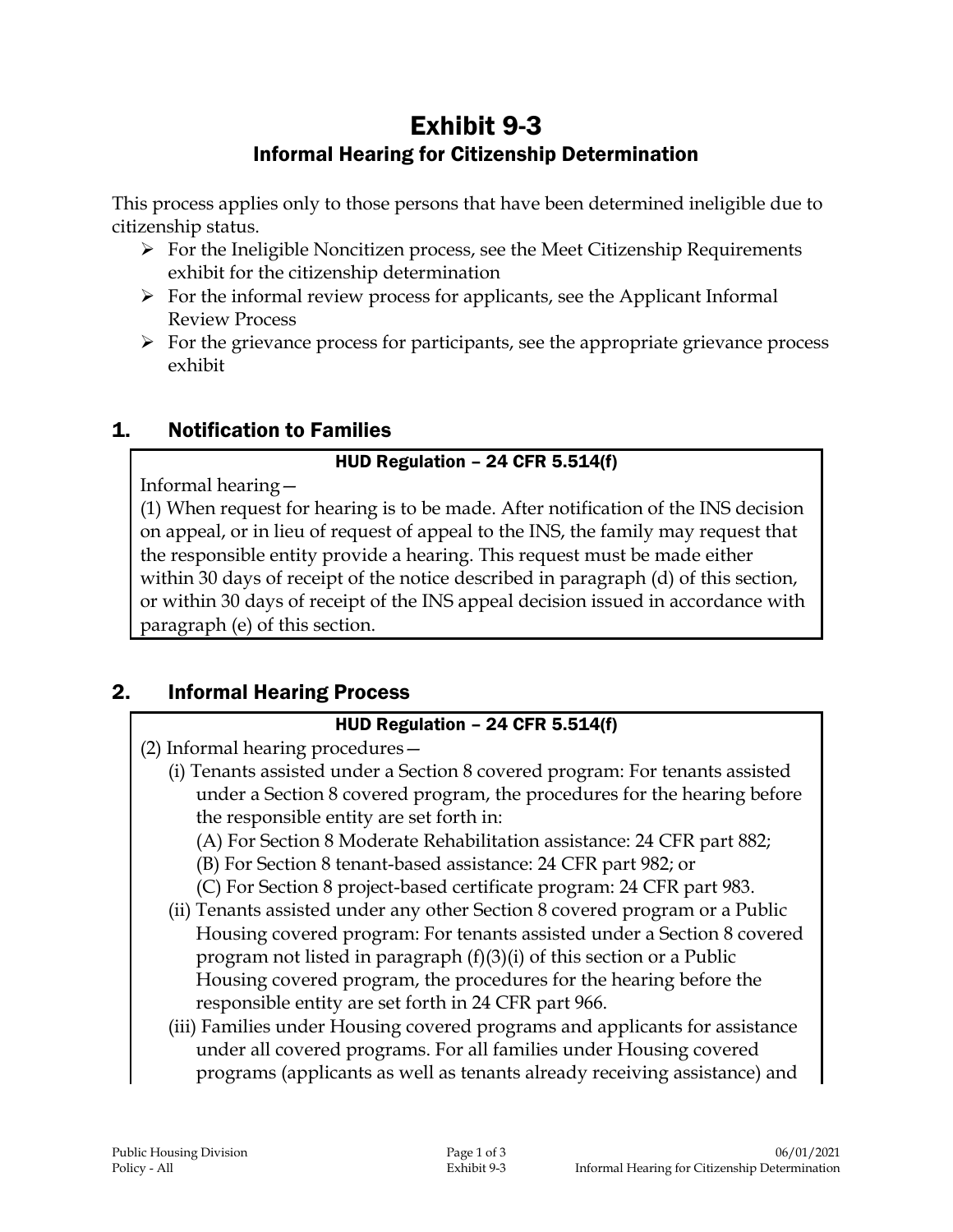for applicants for assistance under all covered programs, the procedures for the informal hearing before the responsible entity are as follows: (A) Hearing before an impartial individual. The family shall be provided a hearing before any person(s) designated by the responsible entity (including an officer or employee of the responsible entity), other than a person who made or approved the decision under review, and other than a person who is a subordinate of the person who made or approved the decision;

(B) Examination of evidence. The family shall be provided the opportunity to examine and copy at the individual's expense, at a reasonable time in advance of the hearing, any documents in the possession of the responsible entity pertaining to the family's eligibility status, or in the possession of the INS (as permitted by INS requirements), including any records and regulations that may be relevant to the hearing;

(C) Presentation of evidence and arguments in support of eligible status. The family shall be provided the opportunity to present evidence and arguments in support of eligible status. Evidence may be considered without regard to admissibility under the rules of evidence applicable to judicial proceedings;

(D) Controverting evidence of the responsible entity. The family shall be provided the opportunity to controvert evidence relied upon by the responsible entity and to confront and cross-examine all witnesses on whose testimony or information the responsible entity relies;

(E) Representation. The family shall be entitled to be represented by an attorney, or other designee, at the family's expense, and to have such person make statements on the family's behalf;

(F) Interpretive services. The family shall be entitled to arrange for an interpreter to attend the hearing, at the expense of the family, or responsible entity, as may be agreed upon by the two parties to the proceeding; and

(G) Hearing to be recorded. The family shall be entitled to have the hearing recorded by audiotape (a transcript of the hearing may, but is not required to, be provided by the responsible entity).

#### 2.A Hearing Decision

## HUD Regulation – 24 CFR 5.514(f)(3)

Hearing decision. The responsible entity shall provide the family with a written final decision, based solely on the facts presented at the hearing, within 14 days of the date of the informal hearing. The decision shall state the basis for the decision.